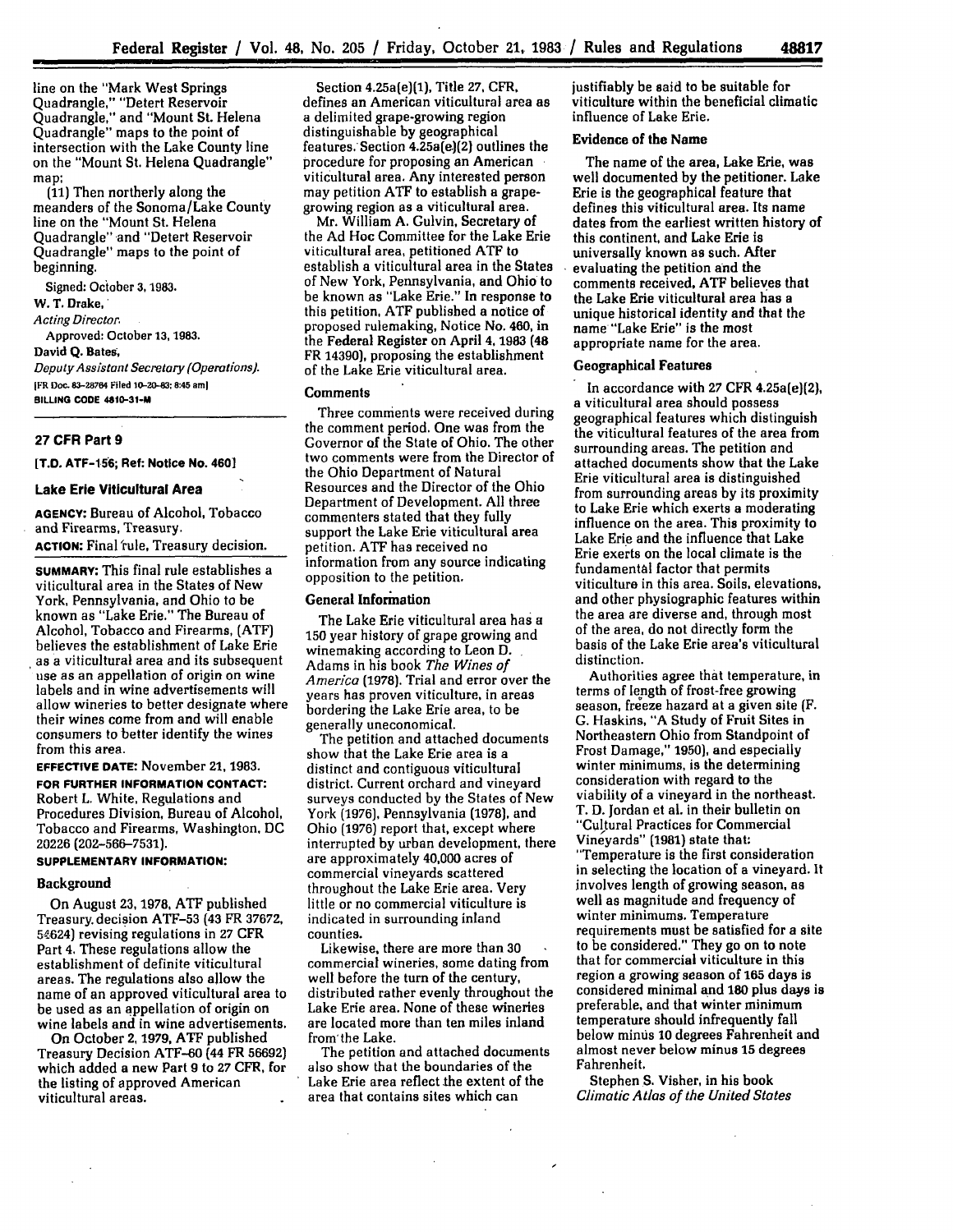**(1954),** well summarizes the general climatic effect of the Great Lakes on their surroundings.

Although the effect of a lake is chiefly to<br>the leeward, in the Great lakes region winds are so varied in direction that effects are evident on all sides. On the average, the (Great) Lakes raise the January average temperature of their surroundings about **5** degrees, the absolute minimum temperatures about **10** degrees, and the annual minima about **15** degrees. **.** .They increase the average length of the frost-free season about **30** to 40 days on their eastern and southern sides. **They** have a slight negative total influence upon precipitation, decreasing **it** appreciably in summer, largely by reducing convectional thunderstorms, **\*. \* \*** The Lakes produce an average decrease of about five thunderstorms per year, and decrease the violence of many of those which do occur The south shore of Lake Erie, with only five dense-fog days a year, has less fog than any other coastal area except southern Florida.

Visher's comments concerning Lake Erie's effect on the summer moisture regime are very significant. The area surrounding Lake Erie usually gets significantly greater isolation in the summer months than areas further away from the Lake. The reduced summer rainfall and few fog days (which typically occur only in late winter and early spring), combined with almost continuous lake breezes, distinguish the Lake Erie area from surrounding areas. Also, the Lake Erie area is sheltered to some degree from the potential devastation of hail due to the inhibiting influence that Lake Erie has on thunderstorm vigor and activity.

Most important, though are the temperature effects of Lake Erie. The Lake Erie area enjoys what has been termed **a** "lacustrine climate" lacing the temperature extremes otherwise 'inherent in a continental location according to Richard E. Dahlberg in an article in *Economic Geography* **(1961)** entitled "The Concord Grape Industry of the Chautauqua-Erie Area." The region benefits generally by being lower in latitude than and downwind from the other Great Lakes. The great stretches of Lakes Superior and Huron to the northwest considerably moderate arctic air masses moving across these lakes to the Lake Erie area. This effect is then locally enhanced **by** Lake Erie, thereby producing a climate adjacent to the Lake that has a lower mean daily range of temperatures. This results both in less growth-stimulating high temperatures and tissue-freezing low temperatures. These temperature effects are then diluted and gradually diminish as one proceeds inland from the Lake.

Lake Erie has **by far** the largest surface to volume ratio of any of the

 $\sim$ 

Great Lakes; with an average depth of only **58** feet and one-thirtieth of the volume of Lake Superior against a surface area of nearly 10,000 square miles. As a result, Lake Erie experiences **by** far the greatest annual temperature variation of any of the Great Lakes. It ranges.from an average surface temperature of 72 degrees Fahrenheit in the late summer to 90 percent or more ice cover in the late winter-far more ice than typically develops on any other of the Great Lakes.

This wide and rapid seasonal fluctuation of the lake water temperature, and this fluctuation's **lag** with respect to seasonal air temperature variation, serves a very beneficial climatologic effect throughout the year. In the early spring, the accumulated ice and the very cold water of the Lake serve to cool the climate of the adjacent land against early spring warm spells. In mid to late April, the Lake commences to warm rapidly and then buffers the area against late spring frost. In the summer, the water temperature is warmer than in any other of the Great Lakes. The summer's high temperature is then carried over into fall, warming the air adjacent to the Lake and keeping fall frosts at bay within the Lake Erie viticultural area for a month or more longer than surrounding areas. This results in an average frost-free period of approximately **170** to **175** days with a 200 **day** frost-free period to be found in some portions of the Lake Erie area, the longest frost-free period in the Great Lakes region. Likewise, proximity to the Lake in winter affords considerable protection against extreme minimum temperatures, with winter minimum temperatures of less than minus ten degrees Fahrenheit being uncommon across most of the Lake Erie viticultural area while inland areas often experience temperatures **10** to **15** degrees lower.

In many portions of the Lake Erie viticultural area, the air drainage of a given site greatly affects its microclimate wTth respect to freeze and low temperature damage. In this regard, the sloping areas found further inland within the Lake Erie viticultural area have rather an advantage over the more level areas often found closer to the Lake, and Lake Erie, by being at the lowest elevation, serves as a vast sink for cold air to drain into.

The only portion of the Lake Erie viticultural area in which elevation and physical features play an important role in distinguishing this area from surrounding areas is in Chautauqua County, New York, and Erie County, Pennsylvania. In these areas, the highelevation Allegheny Plateau with its too short frost-free period and too long winter temperatures clearly limits the "lake effect" to a width of as little as three miles inland.

## Evidence of the Boundaries,

The following outlines the considerations employed in selecting the specific boundaries for the Lake Erie area:

**(1)** Cazenovia Creek has been chosen as the northeastern boundary of the viticultural area. The area beyond the northeastern boundary is generally flat and consequently has poor drainage of air.

(2) A line 12 miles inland from Lake Erie running from Cazenovia Creek near Colden, New York, to the 1,300-foot contour line near Dayton, New York, marks the general limit of the "lake effect" in Erie County, New York. The "lake effect" does not extend further inland because of the highlands of the "Boston Hills."

**(3)** From near Dayton, New York, to Godard, Pennsylvania, the 1300-foot contour line has been chosen as the boundary. This contour is the highest contiguous line that follows the crest of the escarpment of the Allegheny Plateau in this section. The are a above this elevation is generally cooler.

**(4)** From Godard, Pennsylvania, west to the intersection of Ohio Route 45 and Interstate 90, a line six miles inland from Lake Erie is used as the boundary. Areas further inland in this section are generally too high and too level to enjoy good air or water drainage.

**(5)** The boundary then proceeds south along Ohio Route 45 to a point about a mile north of Rock Creek, Ohio, 14 miles inland from Lake Erie, and then west along a line 14 miles inland from the Lake to the Ohio-Michigan border. In this area, the "lake effect" extends further inland first, in northeastern Ohio through Cleveland, due to the broken topography. Then from Cleveland to the west, the climatic moderation of Lake Erie extends further inland across the flat lowlands of north central and northwestern Ohio.

**(6)** The boundary of the viticultural area then follows the Ohio-Michigan border to the shoreline of Lake Erie. Thence in a generally southeasterly direction along the shoreline of Lake Erie to Port Clinton. Then due north in a straight line to the United States-Canada border. Then in a southeasterly and then an easterly direction along the United States-Canada border until a point is reached which is due north of the easternmost point of Kelleys Island. The boundary then proceeds due south until it reaches the shoreline of Lake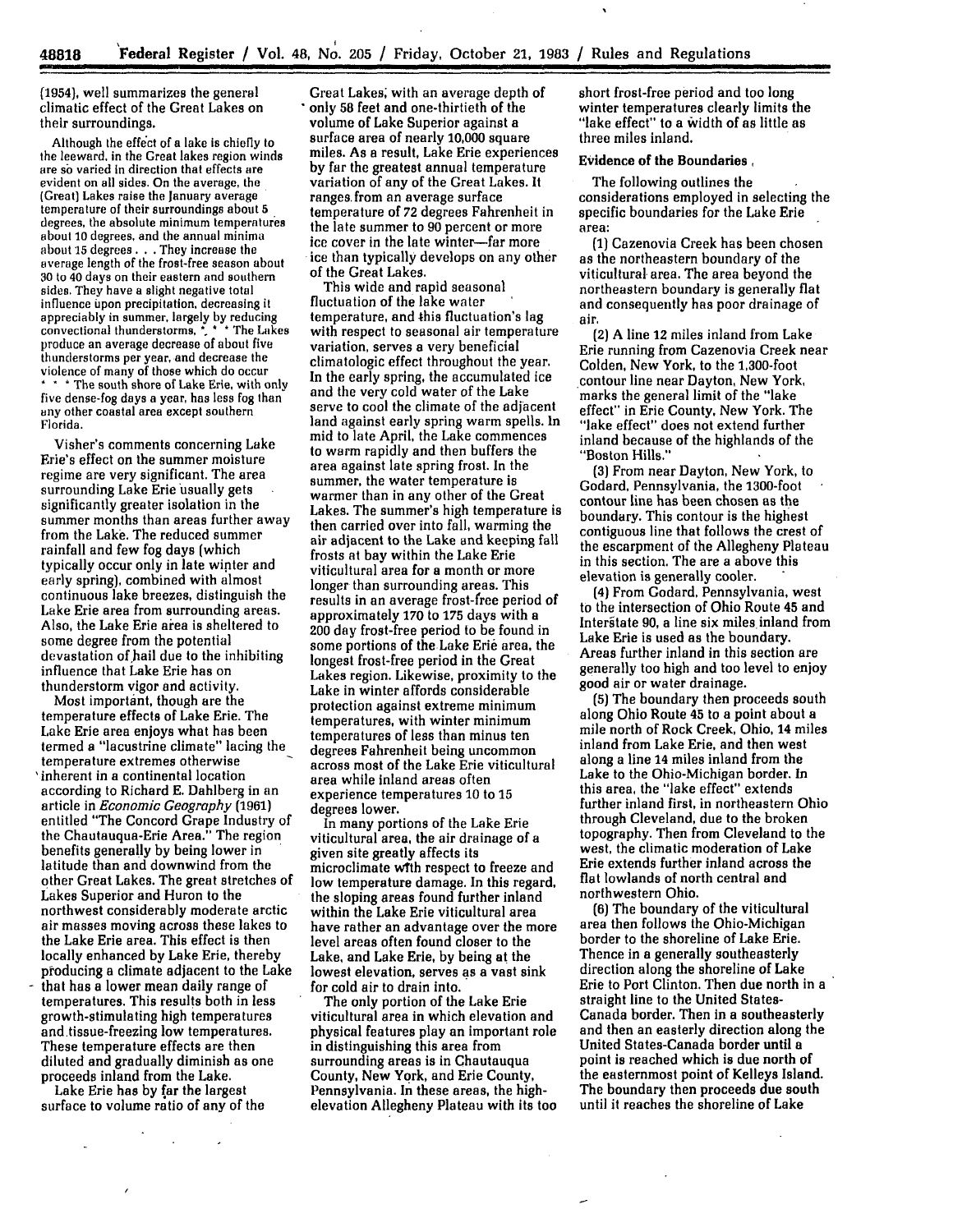Erie. The boundary was drawn in this way to encompass several islands in Lake Erie, including the Lake Erie (or Bass) Islands, upon which the climatic influence of Lake Erie is self-evident.

(7)The boundary of the viticultural area then follows the lakeshore in a generally northeasterly direction back to the starting point.

## **Boundaries**

The boundaries of the Lake Erie viticultural area as proposed in Notice No. **460** are adopted with some **minor** modifications. The Lake Erie viticultural area as described in the notice included approximately **775** square miles of water (Lake Erie). In this final rule, the boundaries have been changed to eliminate approximately **580** square miles of water. Consequently, the Lake Erie viticultural area, as delineated in this final rule, consists of approximately **3,300** square miles of land area and approximately **195** square miles (statute) of Lake Erie for a total of 3,495 square miles. **ATF** believes that these boundaries delineate an area with distinguishable physical and climatic features.

Currently, there is one approved viticultural area located within the boundaries of the Lake Erie viticultural area. This viticultural area is named the Isle St. George (North Bass Island) viticultural area and is located in Ottawa County, Ohio, about **16** nautical miles north-northwest of Sandusky.

#### Miscellaneous

**ATF** does not wish to give the impression **by** approving the Lake Erie viticultural area that it is approving or endorsing the quality of the wine from this area. **ATF** is approving this area as being distinct from surrounding areas, not better than other areas. **By** approving the area, wine producers are allowed to claim a distinction **on** labels and advertisements as to origin of the grapes. Any commercial advantage gained can only come fron consumer acceptance of Lake Erie wines,

## **Regulatory Flexibility Act**

The provisions of the Regulatory Flexibility Act relating to an initial and final regulatory flexibility analysis **(5 U.S.C.** 603, 604) are not applicable to this final rule because the final rule will not have a significant economic impact on a substantial number of small entities. The final rule will not impose, or otherwise cause, a significant increase in the reporting, recordkeeping, or other compliance burdens on a substantial number of small entities. The final rule is not expected to have significant

secondary or incidental effects on a substantial number of small entities. **.** Accordingly, it is hereby certified

under the provisions of section **3** of the Regulatory Flexibility Act **(5 U.S.C.** 605(b)), that this final rule will not have a significant economic impact on a substantial number of small entities.

#### **Executive Order 12291**

It has been determined that this final regulation is not a "major rule" within the meaning of Executive Order 12291, 46 FR **13193** (February **17, 1981),** because it will **not** have an annual effect on the economy of **\$100** million or more; **it** will not result in a major increase in costs or prices for consumers, individual industries, Federal, State or local government agencies, or geographic regions; and **it** will not have significant adverse effects on competition, employment, investment, productivity, innovation, or on the ability of United States-based enterprises to compete with foreign-based enterprises in domestic or export markets.

## **Paperwork Reduction Act**

The provisions of the Paperwork Reduction Act of **1980,** Pub. **L. 96-511,** 44 U.S.C. Chapter **35,** and its implementing regulations, **5** CFR Part **1320,** do not apply to this final rule because no requirement to collect information is imposed.

### List of Subjects in **27** CFR Part **9**

Administrative practice and procedure, Consumer protection, Viticultural areas, Wine.

#### **Disclosure**

A copy of the petition and comments received are available for inspection during normal business hours at the following location: **ATF** Reading Room, Room 4407, Office of Public Affairs and Disclosure, 12th and Pennsylvania Avenue, NW, Washington, **DC.**

### **Drafting Information**

The principal author of this document is Robert L. White, Regulations and Procedures Division, Bureau of Alcohol, Tobacco and Firearms.

### **Authority and Issuance**

Accordingly, under the authority contained in section **5** of the Federal Alcohol Administration Act (49 Stat. **981,** as amended; **27 U.S.C. 205), 27** CFR Part **9** is amended as follows:

# **PART 9-AMERICAN VITICULTURAL AREAS**

Paragraph **1. The** table of sections in **27** CFR Part **9,** Subpart **C,** is amended to

add the title-of **§ 9.83.** As amended, the table of sections reads as follows:

**48819**

## Subpart **C-Approved American Viticultural Areas**

Sec.

 $\rightarrow$ **9.83'** Lake Erie.

Par. 2. Subpart C is amended by adding **§** 9r.83. As amended, Subpart C reads as follows:

## **Subpart C-Approved American Viticultural Areas**

**§ 9.83 Lake Erie.**

*(a) Name.* The name of the viticultural area described in this section is "Lake Erie."

*(b) Approved maps.* The appropriate maps for determining the boundaries of the Lake Erie viticultural area are four U.S.G.S. maps. They are titled:

**(1)** "Toledo," scale **1:250,000 (1956,** revised 1978);

**(2)** "Cleveland," scale **1:250,000** (1956, revised **1972);**

**(3)** "Erie," scale **1:250,000 (1959,** revised **1972);** and

(4) "Buffalo," scale 1:250,000 **(1962).** *(c) Boundaries.* The Lake Erie viticultural area is located along the shore and on the islands of Lake Erie across the States of New York, Pennsylvania, and Ohio. The beginning point is where Buffalo Creek empties into Lake Erie at Buffalo Harbor.

**(1)** From the beginning point the boundary proceeds up Buffalo Creek to the confluence of Cazenovia Creek.

(2) The boundary proceeds up Cazenovia Creek-and thence up the west branch of Cazenovia Creek to a point approximately one mile north of Colden, New York, exactly 12 statute miles inland from any point on the shore of Lake Erie.

**(3)** The boundary proceeds southwestward and along a line exactly 12 statute miles inland from any point on the shore of Lake Erie to a point approximately one mile north **of** Dayton, New York, where it intersects the **1,300** foot contour line.

(4) The boundary proceeds generally southwestward along the 1,300-foot contour line to a point almost two miles north-northwest of Godard, Pennsylvania, exactly six statute miles inland from any point on the shore of Lake Erie.

**(5)** The boundary proceeds southwestward along a line exactly six statute miles inland from any point on the shore of Lake Erie to the point where it intersects Ohio Route 45 near the intersection with Interstate **90.**